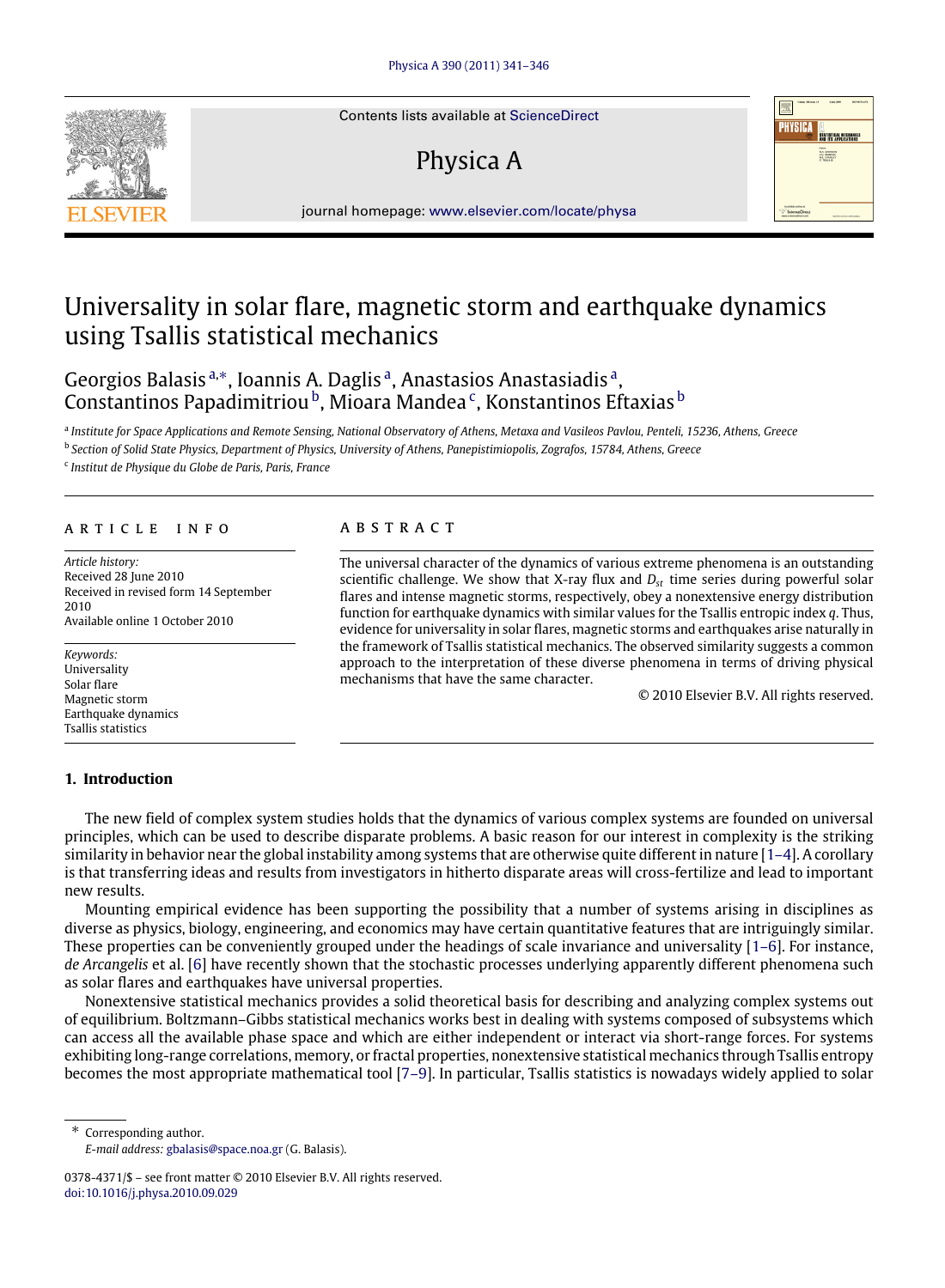and space physics problems such as heliosphere magnetic field and solar wind magnetic field [\[10,](#page-4-3)[11\]](#page-5-0), kappa distributions in space plasmas [\[12,](#page-5-1)[13\]](#page-5-2) and magnetosphere dynamics [\[14–16\]](#page-5-3).

In Ref. [\[5\]](#page-4-4) the similarities of multiple fracturing on a neutron star and on the Earth were explored, including power-law energy distributions based on the empirical relationship given by *Gutenberg and Richter* [\[17\]](#page-5-4) for earthquakes. *Sornette and Helmstetter* [\[3\]](#page-4-5) introduced a new kind of critical stochastic finite-time singularity and illustrated that this type of singularity occurs in epidemic models of rupture, earthquakes and starquakes associated with neutron stars. *de Arcangelis* et al. [\[6\]](#page-4-1) showed that the same empirical laws widely accepted in seismology also characterize, surprisingly, the size and time occurrence of solar flares.

Universality relates to the uncovering of a universal formula [\[18](#page-5-5)[,19\]](#page-5-6) that describes with good approximation the same property on different systems. Here, we present evidence that the same energy distribution function deduced from an earthquake dynamics model developed in the context of nonextensive Tsallis statistics [\[20](#page-5-7)[,21\]](#page-5-8) also characterizes, surprisingly, the data of solar flares and magnetic storms. There are two major breakthroughs in our results. The observed similarity is not based on an empirical law but on an analytically derived formula that gives the Gutenberg–Richter law as a particular case. Moreover, this formula was deduced in the framework of the nonextensive Tsallis statistical theory, which can better describe nonequilibrium systems with large variabilities, such as solar corona, magnetosphere and lithosphere.

The magnetosphere and lithosphere are far from equilibrium because of the external driving by the turbulent solar wind [\[22\]](#page-5-9) and a driving force arising from plate tectonic motions that increases stresses on the associated crust segment, respectively. For the case of solar corona, the generation of active regions is due to the emergence of magnetic flux (i.e., external driver) to the solar surface. Thus, solar corona, Earth's magnetosphere and lithosphere represent open (input–output) spatially extended nonequilibrium systems, which, on the one hand, are well organized in space and time, and, on the other hand, manifest their activity over many different spatial and temporal scales.

Solar flares are highly energetic explosions from active regions of the Sun in the form of electromagnetic radiation, particle acceleration and plasma flows powered by strong and twisted magnetic fields. It has been found that solar flares exhibit scale invariant statistics and that the probability distribution of flare energies is a power-law spanning more than 8 orders of magnitude, similar to the Gutenberg–Richter law for earthquakes [\[23–25\]](#page-5-10). Moreover, solar flares seem to be related with nonextensive concepts since their probability distributions of characteristic times appear to be of the *q*-exponential form [\[9](#page-4-6)[,25\]](#page-5-11).

Magnetic storms are the most prominent global phenomenon of geospace dynamics, interlinking the solar wind, magnetosphere, ionosphere, atmosphere and occasionally the Earth's surface. Magnetic storms are the main element of space weather: they have severe impacts on both space-borne and ground-based technological systems [\[26–28\]](#page-5-12). Therefore, their prediction has long been a goal of the space science community. The most widely used statistical descriptor of magnetic storm activity is the *Dst* index. This index is considered to reflect variations in the intensity of the symmetrical part of the magnetospheric ring current that circles Earth at altitudes ranging from about 3–8 Earth radii, and is proportional to the total energy in the drifting particles that form the ring current [\(http://swdcwww.kugi.kyoto-u.ac.jp/\)](http://swdcwww.kugi.kyoto-u.ac.jp/). It has been found that *Dst* exhibits a power-law behavior with the Hurst index varying over different intervals of the time series [\[29,](#page-5-13)[30\]](#page-5-14). Moreover, *Balasis* et al. [\[14–16\]](#page-5-3) analyzed *Dst* time series by introducing the nonextensive Tsallis entropy as an appropriate complexity measure to investigate the dynamics of the magnetosphere.

*Sotolongo-Costa and Posadas* [\[20\]](#page-5-7) based on a nonextensive formulation of the maximum entropy principle analytically deduced an energy distribution function, which gives the Gutenberg–Richter law as a particular case. Their expression describes the energy distribution in all detectable ranges of earthquake magnitudes, very well, unlike the empirical formula of Gutenberg–Richter. Recently, *Silva* et al. [\[21\]](#page-5-8) revised the formula introduced by *Sotolongo-Costa and Posadas* [\[20\]](#page-5-7). In Ref. [\[21\]](#page-5-8) an energy distribution function is calculated analytically through the extremization of the Tsallis entropy under the constraints of the *q*-expectation value and the normalization condition.

#### **2. Theoretical background**

#### *2.1. Principles of nonextensive Tsallis entropy*

In nature, long-range spatial interactions or long-range memory effects may give rise to very interesting behaviors. Among them, one of the most intriguing arises in systems that are nonextensive (nonadditive). These systems share a very subtle property: they violate the Boltzmann–Gibbs statistics, the bridge to the equilibrium thermodynamics. Inspired by multifractal concepts, *Tsallis* [\[7](#page-4-2)[,8\]](#page-4-7) has proposed a generalization of the Boltzmann–Gibbs statistical mechanics. He introduced an entropic expression characterized by an index *q* which leads to nonextensive statistics,  $S_q = k \frac{1}{q-1}$ 

 $\left(1-\sum_{i=1}^{W}p_i^q\right)$ , where  $p_i$  are probabilities associated with the microscopic configurations, *W* is their total number, *q* is a real number and *k* is Boltzmann's constant. The entropic index *q* describes the deviation of Tsallis entropy from the standard Boltzmann–Gibbs entropy. Indeed, using  $p_i^{(q-1)} = e^{(q-1)\ln(p_i)} \sim 1 + (q-1)\ln(p_i)$  in the limit  $q \to 1$ , we recover the usual Boltzmann–Gibbs entropy  $S_{B-G} = -k \sum_{i=1}^{W} p_i \ln(p_i)$ .

The nonextensive formulation seems to present a consistent theoretical tool to investigate complex systems in their nonequilibrium stationary states, systems with multifractal and self-similar structures, systems dominated by long-range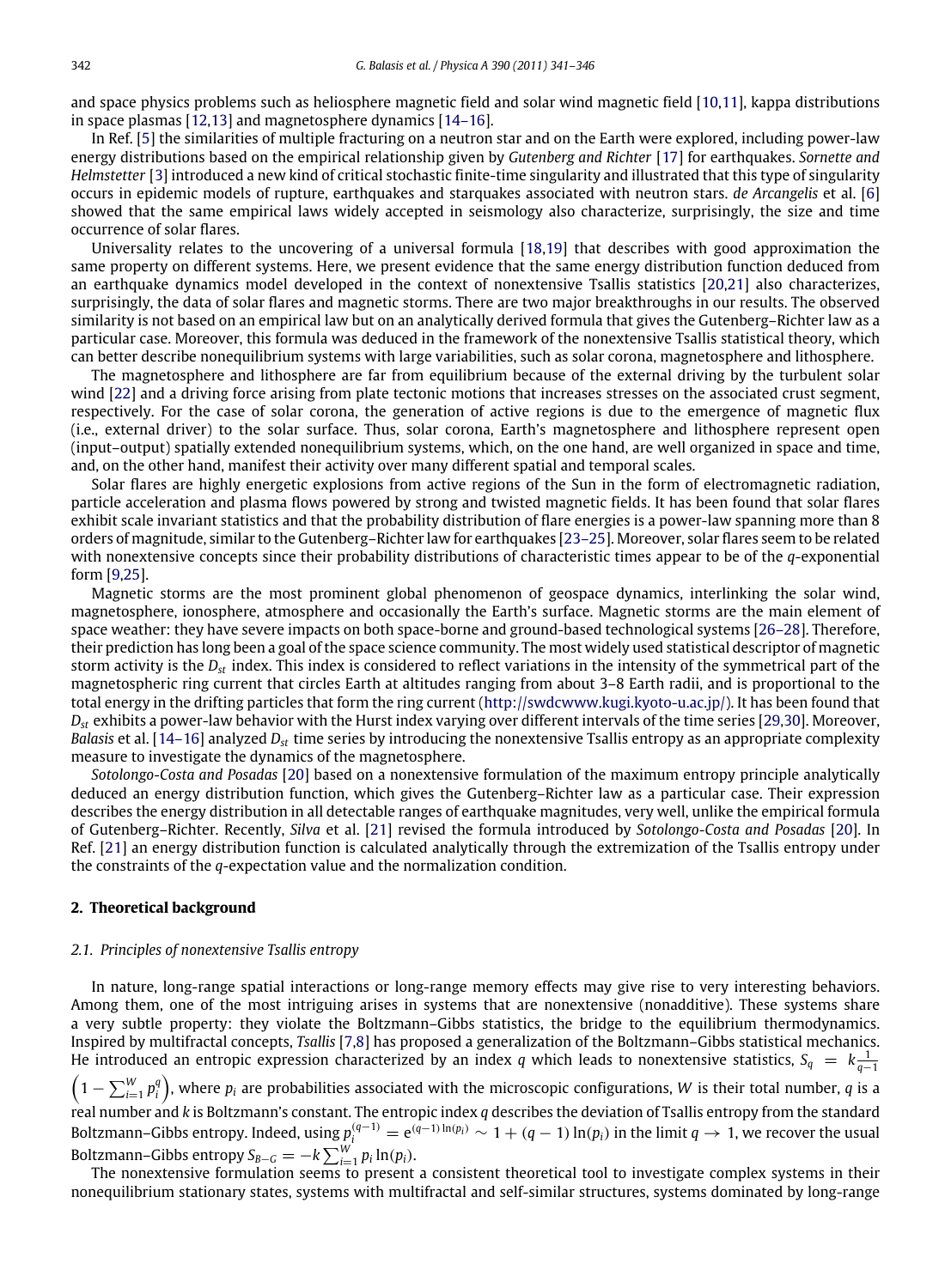<span id="page-2-1"></span>

**Fig. 1.** X-ray flux time series (upper panel). The 20 January 2005 solar flare is marked with red. *Dst* time series (lower panel). The 31 March and 6 November 2001 magnetic storms are marked with red.

interactions, and anomalous phenomena among others. The entropic index *q* characterizes the degree of nonextensivity reflected in the following pseudo-additivity rule  $S_q(A + B) = S_q(A) + S_q(B) + \frac{1-q}{k}S_q(A)S_q(B)$ .

For subsystems that have special probability correlations, extensivity  $S_{B-G} = S_{B-G}(A) + S_{B-G}(B)$  is not valid for  $S_{B-G}$ , but may occur for *S<sup>q</sup>* with a particular value of the index *q*. Such systems are sometimes referred to as nonextensive [\[7,](#page-4-2)[8\]](#page-4-7). The cases *q* > 1 and *q* < 1, correspond to sub-additivity, or super-additivity, respectively. We may think of *q* as a biasparameter: *q* < 1 privileges rare events, while *q* > 1 privileges prominent events.

We clarify that the parameter *q* itself is not a measure of the complexity of the system but measures the degree of nonextensivity of the system. It is the time variations of the Tsallis entropy for a given  $q(S_q)$  that quantify the dynamic changes of the complexity of the system. Lower *S<sup>q</sup>* values characterize the portions of the signal with lower complexity.

#### *2.2. The energy distribution function*

A model for earthquake dynamics coming from a nonextensive Tsallis formalism, starting from first principles, has been recently introduced by *Sotolongo-Costa and Posadas* [\[20\]](#page-5-7). This approach leads to an energy distribution function (Gutenberg–Richter type law) for the magnitude distribution of earthquakes (see Eq. 8 in Ref. [\[20\]](#page-5-7)). Their equation provides an excellent fit to seismicities generated in various large geographic areas usually identified as seismic regions. *Silva* et al. [\[21\]](#page-5-8) have subsequently revised this model considering the current definition of the mean value, i.e., the so-called *q*-expectation value. They also suggested an energy distribution function, which provides an excellent fit to seismicities, too

<span id="page-2-0"></span>
$$
\log(N_{>m}) = \log N + \left(\frac{2-q}{1-q}\right) \log \left[1 - \left(\frac{1-q}{2-q}\right) \left(\frac{10^{2m}}{\alpha^{2/3}}\right)\right],\tag{1}
$$

where *N* is the total number of earthquakes, *N*>*<sup>m</sup>* the number of earthquakes with magnitude larger than *m*, and *m* ≈ log ε.  $\alpha$  is the constant of proportionality between the earthquake energy,  $\varepsilon$ , and the size of fragment,  $r$  ( $\varepsilon\sim r^3$ ). Importantly, the associated *q*-values with the aforementioned Gutenberg–Richter type law (Eq. [\(1\)\)](#page-2-0) for 3 different regions (faults) in the world and by considering a threshold (*m*) equal to earthquake magnitude 3 are 1.6, 1.63 and 1.71, respectively.

#### **3. Universality in solar flares, magnetic storms and earthquakes**

The X-ray flux data used in this study include a series of M- and X-class solar flares occurred in the single extensive active region AR0720 between 10 and 23 January 2005 (see [Fig. 1](#page-2-1) upper panel). In particular, between January 15th and 19th, this sunspot produced four powerful solar flares. When it exploded a fifth time on January 20th released the highest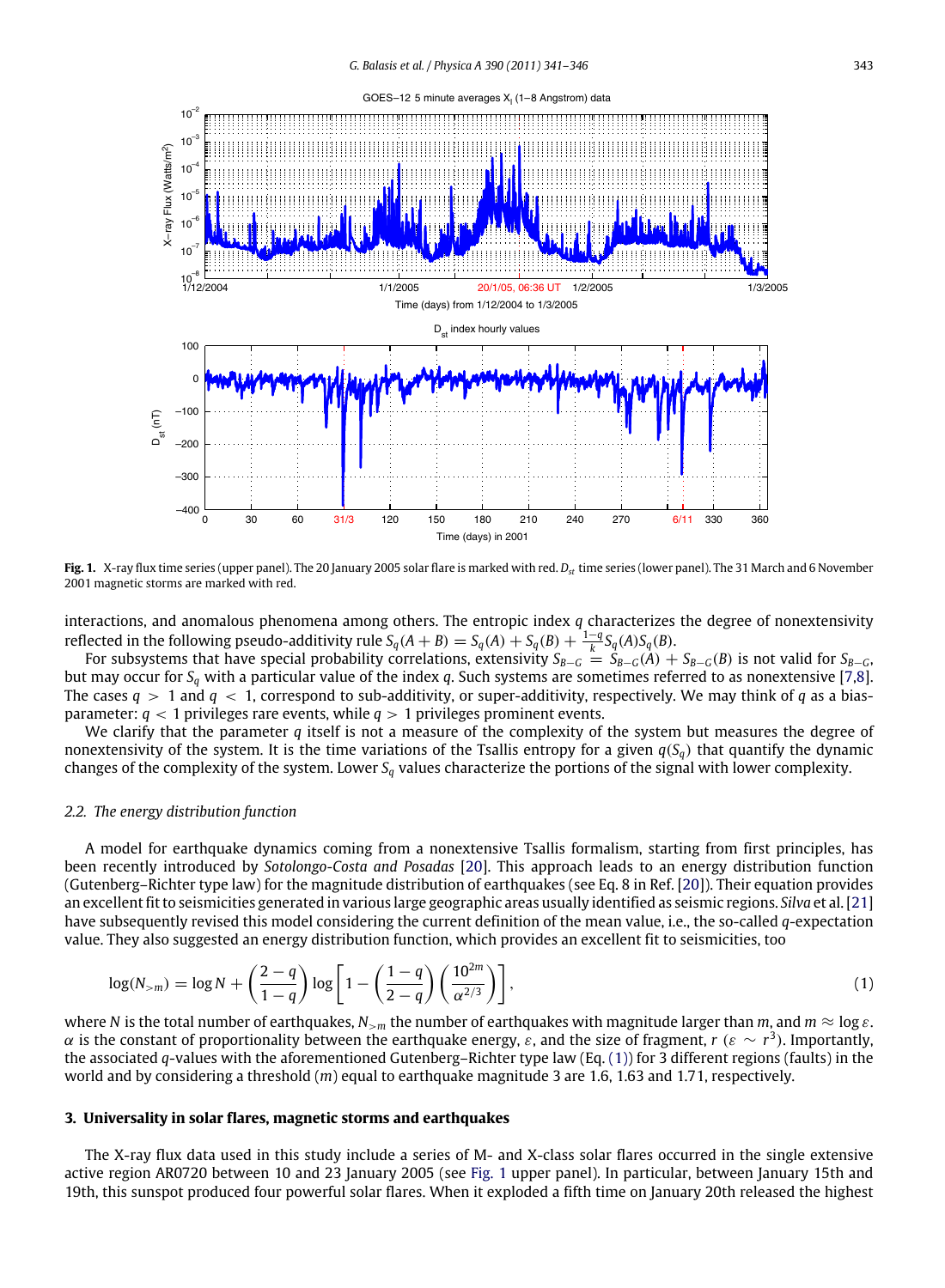<span id="page-3-0"></span>

**Fig. 2.** We use the Gutenberg–Richter (G–R) type law for the nonextensive Tsallis statistics (Eq. [\(1\)\)](#page-2-0) to calculate the relative cumulative number of X-ray flux data,  $N_{>m}/N$  (upper panel). There is an excellent agreement of the aforementioned formula with the X-ray flux time series. The threshold is 10<sup>-6</sup> W/m<sup>2</sup> which results in 141 events, and the associated parameter is  $q = 1.82$ . We then use Eq. [\(1\)](#page-2-0) to calculate the relative cumulative number of  $D_{st}$  data,  $N_{>m}/N$ (lower panel). There is an excellent agreement of the aforementioned formula with the *Dst* time series. The threshold is −30 nT which results in 164 events, and the associated parameter is  $q = 1.84$ .

concentration of protons ever directly measured, taking only 15 minutes after observation to reach Earth, indicating a velocity of approximately one-half light speed. The *Dst* data utilized here include two intense magnetic storms, which occurred on 31 March 2001 and 6 November 2001 with minima *Dst* −387 nT and −292 nT, respectively, as well as a number of smaller events (e.g. May and August 2001 with *D*<sub>st</sub> ∼ −100 nT in both cases) (see [Fig. 1](#page-2-1) lower panel). Next, we simultaneously describe our results for the cases of solar flares and magnetic storms.

We now examine whether the energy distribution function (Eq. [\(1\)\)](#page-2-0) corresponding to a nonextensive Tsallis statistics is able to describe the X-ray flux  $(D_{st})$  time series. [Fig. 2](#page-3-0) upper (lower) panel shows that Eq. [\(1\)](#page-2-0) provides an excellent fit to the experimental data, incorporating the characteristics of nonextensivity statistics into the distribution of the solar (magnetospheric) events. Herein, *N* is the total number of X-ray flux (*Dst*) data, *N*>*<sup>m</sup>* the number of X-ray flux (*Dst*) values with magnitude larger than  $m$ ,  $G_{>m} = N_{>m}/N$  the relative cumulative number of events with magnitude larger than  $m$ , and  $\alpha$  a proportionality constant. The magnitude *m* is approximately log  $\varepsilon$ , where  $\varepsilon$  is the integrated X-ray flux (squared  $D_{st}$ ) value. (In the case of X-ray flux we take the integral of fluxes for calculating energy, whereas in the case of *Dst* index the square of the amplitude of the magnetic field is proportional to energy). The best-fit for this analysis is given by a *q* parameter value equal (within a confidence limit of 95%) to 1.82 (1.84), whereas the threshold *m* is taken 10−<sup>6</sup> W/m<sup>2</sup> (−30 nT). (The parameters associated with the model minimize the  $\chi^2$  merit function which is given by the sum of the squared residuals.)

For the case of *Dst* index, the energy associated with each data point is given by the square of the difference between the field value and a background noise level (threshold). For the case of X-ray data, where the measured quantity is the energy flux, there is no need to use the square of the data. In both cases, we consider a sequence of *N* consecutive values that surpass the threshold to constitute an ''event'' and measure its energy by integrating (summing) the individual data-point energies that comprise it. Though this method better captures the system dynamics, it tends to unify near-concurrent events when they both exceed the corresponding threshold, thus attributing lower probabilities to very energetic events. This ''merging'' explains the divergence from the theoretical curve at the far right of the graph in the lower panel of [Fig. 2.](#page-3-0)

We note that the estimated nonextensive *q* parameter values are in full agreement with the upper limit *q* < 2 obtained from several studies involving the Tsallis nonextensive framework [\[31](#page-5-15)[,32\]](#page-5-16). Moreover, it is in harmony with an underlying sub-extensive system, *q* > 1, verifying the emergence of strong interactions in the solar corona and Earth's magnetosphere during the preparation process of solar flares and magnetic storms, respectively.

The aforementioned result indicates that solar flares, magnetic storms and earthquakes obey nonextensive laws which are scale invariant, and that these laws are universal in the sense that they do not depend on details concerning the actual species. The aforementioned finding could be considered as a further indication of the universality of fractal properties among a large number of various geophysical processes.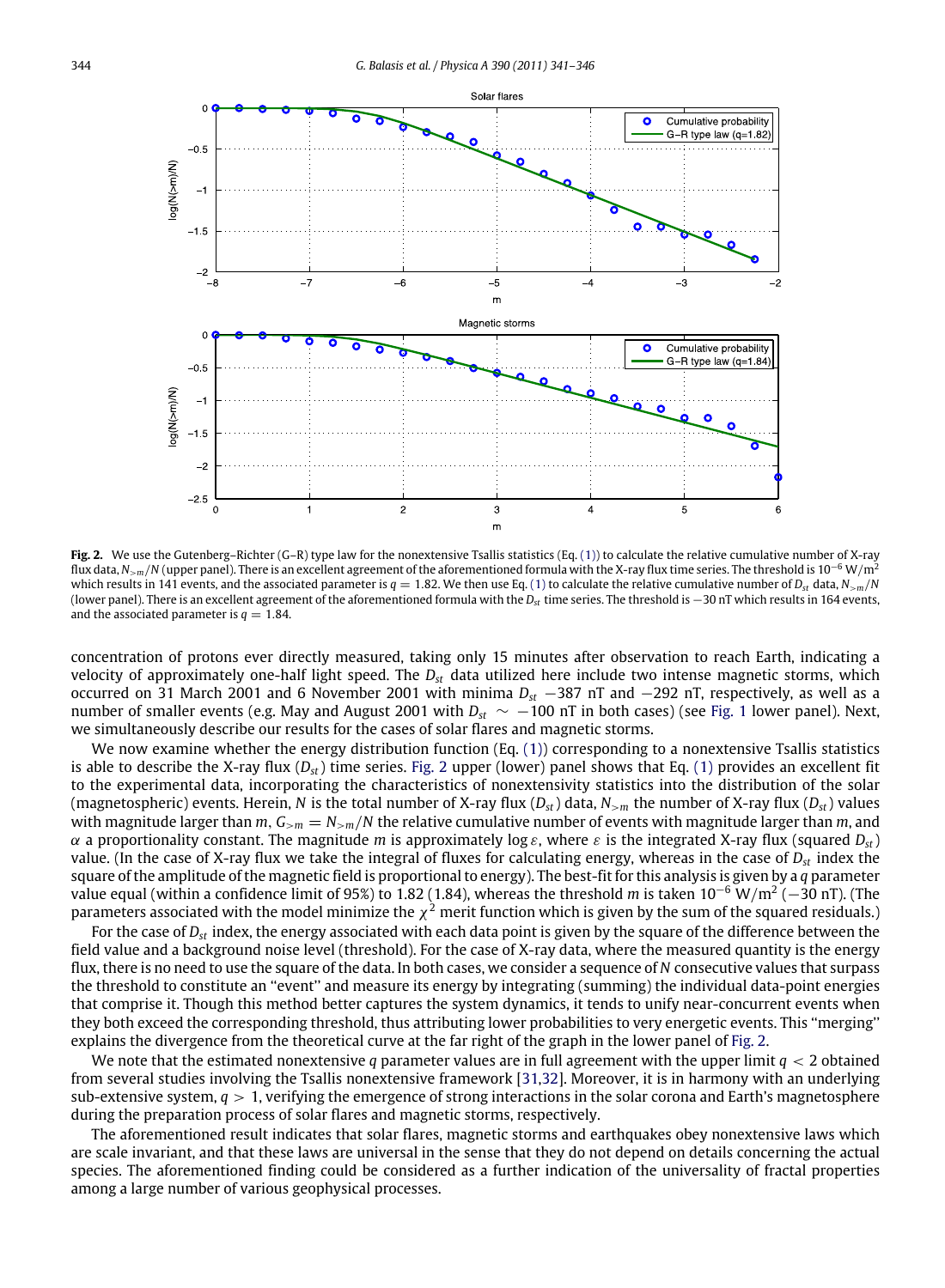#### **4. Discussion and conclusions**

Herein, the principle of universality in solar flare, magnetic storm and earthquake dynamics is established. The aforementioned similarity is quantitatively supported by the observation of power-law in the distribution of solar flare and magnetic storm energy related to a nonextensive Tsallis formalism that gives the Gutenberg–Richter law for the earthquake magnitude distribution as a special case.

The observed universal dynamics in solar flares, magnetic storms and earthquakes, on the basis of a nonextensive Tsallis energy distribution function with similar *q* indices (i.e., 1.82 for flares, 1.84 for storms and 1.6–1.71 for earthquakes), suggests a common approach to the interpretation of these phenomena in terms of driving physical mechanisms that have the same character. For instance, *de Arcangelis* et al. [\[6\]](#page-4-1) suggested that magnetic stress transfer in the solar corona plays the role of elastic stress redistribution on the Earth's crust. On the other hand, plasma pressure distribution in the inner magnetosphere is one of the key parameters for understanding the development of magnetic storms. Recently, *Tsyganenko* [\[33\]](#page-5-17) demonstrated a dramatic increase of the plasma pressure profiles from quiet to disturbed geomagnetic conditions. Therefore, plasma pressure redistribution in the Earth's magnetosphere could play the role of magnetic stress transfer in the solar corona and elastic stress redistribution on the Earth's crust.

Solar corona, Earth's magnetosphere and lithosphere can be considered as externally driven input–output systems. For the case of solar corona, the generation of active regions is due to the emergence of magnetic flux (i.e., external driver) to the solar surface. The occurrence of solar flares can be considered as a relaxation process, related to the sudden energy release of the accumulative free magnetic energy, when a critical value of magnetic field is reached. Similarly the Earth's magnetosphere is a system that it is continuously driven externally by the solar wind velocity and magnetic field. Storm is an interval of time when a sufficiently intense and long-lasting interplanetary convection electric field leads, through a substantial energization in the magnetosphere–ionosphere system, to an intensified ring current strong enough to exceed some key threshold of the quantifying storm time *Dst* index [\[34\]](#page-5-18). Lithospheric stress, on the other hand, is increased when tectonic plates move against each other. When the stress is large enough, the crust is forced to break. Furthermore, the observation that solar flares and magnetic storms have almost identical *q* values can be attributed to the fact that both solar flares and magnetic storms are driven by solar activity.

Recently, De Freitas and De Medeiros [\[35\]](#page-5-19) used a new approach to study the nonextensivity properties of solar magnetic activity from 1996–2001. The study was carried out on daily measurements of Sunspot Numbers, mean magnetic-field strength, and daily means of Total Solar Irradiance. Probability Distribution Functions were calculated for the three datasets and the obtained results showed that the recently proposed by Tsallis entropic indices (also known as *q*-Triplet [\[36\]](#page-5-20)) change as a function of scale. Moreover, Carvalho et al. [\[37\]](#page-5-21) applied both Tsallis and Kaniadakis statistics [\[38,](#page-5-22)[39\]](#page-5-23) to the puzzling astrophysical problem of the function governing the distribution of stellar rotational velocity. They have shown for the first time that these are by far the most appropriate statistics for this problem giving a very good fit. It would be of course interesting and worthwhile to explore those methodologies in the case of solar flares, magnetic storms and earthquakes at subsequent work.

The evidence of a universal statistical behavior suggests the possibility of a common approach to forecasting of space weather and earthquakes. In any case, the transfer of ideas and methods of seismic forecasting to the prediction of solar flares and magnetic storms could improve space weather forecasting.

#### **Acknowledgements**

This work was supported in part (when M. M. was employed by Helmholtz-Zentrum Potsdam Deutsches GeoForschungsZentrum GFZ) by a grant from the *IKYDA 2008* bilateral cooperation program between the German Academic Exchange Service (DAAD) and the Greek State Scholarships Foundation (IKY). The X-ray flux data are downloaded from the Space Physics Interactive Data Resource of the National Geophysical Data Center [\(http://spidr.ngdc.-noaa.gov/spidr/\)](http://spidr.ngdc.-noaa.gov/spidr/). The *Dst* data are provided by the World Data Center for Geomagnetism, Kyoto [\(http://swdcwww.kugi.kyoto-u.ac.jp/\)](http://swdcwww.kugi.kyoto-u.ac.jp/).

#### **References**

- <span id="page-4-0"></span>[1] H.E. Stanley, Scaling, universality, and renormalization: three pillars of modern critical phenomena, Rev. Modern Phys. 71 (1999) 358–366.
- [2] H.E. Stanley, L. Amaral, P. Gopikrishnan, P. Ivanov, T. Keitt, V. Plerou, Scale invariance and universality: organizing principles in complex systems, Physica A 281 (2000) 60–68.
- <span id="page-4-5"></span>[3] D. Sornette, A. Helmstetter, Occurrence of finite-time singularities in epidemic models of rupture, EQ, and starquakes, Phys. Rev. Lett. 89 (2002) 158501/1–4.
- [4] D. Sornette, Predictability of catastrophic events: material rupture, earthquakes, turbulence, financial crashes and human birth, Proc. Natl. Acad. Sci. USA 99 (2002) 2522–2529.
- <span id="page-4-4"></span>[5] V. Kossobokov, V. Keillis-Borok, B. Cheng, Similarities of multiple fracturing on a neutron star and on Earth, Phys. Rev. E 61 (2000) 3529–3533.
- <span id="page-4-1"></span>[6] L. de Arcangelis, C. Godano, E. Lippiello, M. Nicodemi, Universality in solar flare and earthquake occurrence, Phys. Rev. Lett. 96 (2006) 051102/1–4.
- <span id="page-4-2"></span>[7] C. Tsallis, Possible generalization of Boltzmann–Gibbs statistics, J. Stat. Phys. 52 (1988) 479–487.
- <span id="page-4-7"></span>[8] C. Tsallis, Generalized entropy-based criterion for consistent testing, Phys. Rev. E 58 (1998) 1442–1445.
- <span id="page-4-6"></span>[9] C. Tsallis, Introduction to Nonextensive Statistical Mechanics, Approaching a Complex Word, Springer, 2009, 382 pp.
- <span id="page-4-3"></span>[10] L.F. Burlaga, A.F. Vinas, Multi-scale probability distributions of solar wind speed fluctuations at 1 AU described by a generalized Tsallis distribution, Geophys. Res. Lett. 31 (2004) [doi:10.1029/2004GL020715.](http://dx.doi.org/doi:10.1029/2004GL020715)